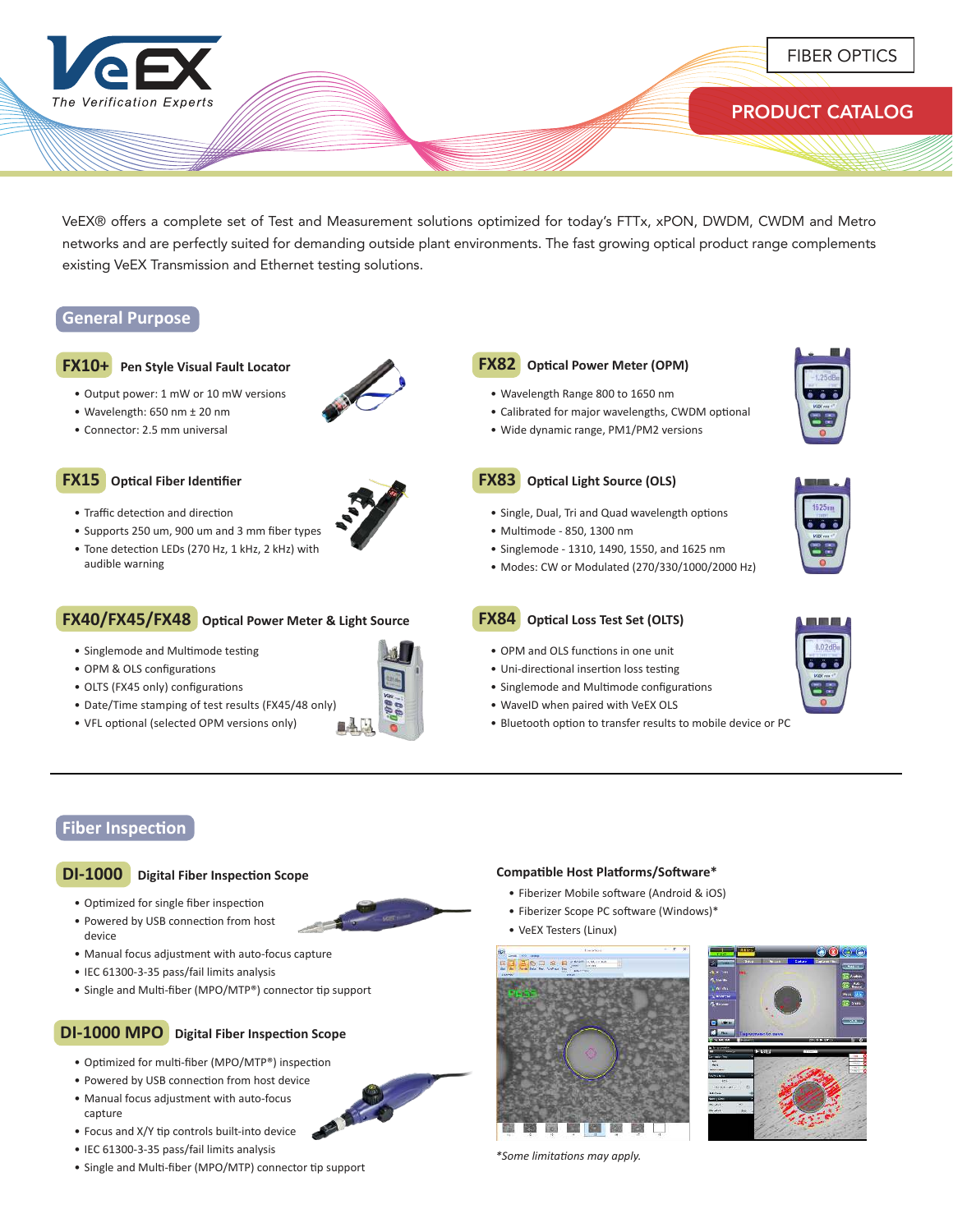# **OTDRs - General Purpose**

## **OPX-BOXe Mini OTDR**

- Multimode and Singlemode configurations
- Up to 43 dB Dynamic Range and 1/4 m Dead Zones
- Up to 128,000 sampling points
- Optional Light Source and Visual Fault Locator (VFL)
- WiFi & Bluetooth (wireless) and USB & Ethernet (wired) remote control

# **FX150+ Mini OTDR**

- Multimode and Singlemode configurations
- Up to 43 dB Dynamic Range and 1/4 m Dead Zones
- Up to 256,000 sampling points
- Filtered 1625 or 1650 nm port for in-service testing
- Live fiber detection with embedded power meter

# **RXT-4100+ OTDR Module**

- Fiber Optics test module for the RXT platform
- Multimode and Singlemode configurations
- Up to 50 dB Dynamic Range and 1/4 m Dead Zones
- Up to 500,000 sampling points
- OTDR, OPM, OLS and VFL support
- Geo Tagging of test data using GPS option of RXT platform

# **xPON**

#### **FX80/81 PON Optical Power Meters**

- Power meter for 1G and 10G xPON applications
- ONU and OLT test ports with pass-through design
- Concurrent measurement of Upstream and Downstream power levels
- 1270/1310 nm Upstream CW/Burst signal support
- 1490/1550/1577 nm Downstream signal support

# **xWDM**

## **FX86 CWDM Quad Optical Light Source (OLS)**

- Quad output, stabilized DFB laser source
- Supports any four CWDM wavelengths
- Outputs can be activated and modulated independently (270 Hz, 330 Hz, 1 kHz and 2 kHz)

## **FX87 DWDM Tunable Laser Source (TLS)**

- Full C-Band tuning (97 channels @ 50 GHz spacing)
- Wavelength Range: 1527.60 to 1566.31 nm
- Frequency Range: 191.40 to 196.25 THz
- ITU-T G.984.1 Wavelength grid compliant
- Broadband OPM optional



- Fiber Optics test module for the MTTplus platform
- Multimode and Singlemode configurations
- Up to 50 dB Dynamic Range and 1/4 m Dead Zones
- Up to 500,000 sampling points
- OTDR, OPM, Light Source and VFL support
- Geo Tagging of test data using GPS option of MTT platform
- Built-in camera option to document test site

## **TX340s with Optics Option**

- Optics option adds OTDR test functionality to the flexible multi-service tester
- Multimode and Singlemode OTDR configurations with OLS option
- Up to 45 dB Dynamic Range and 1/4 m Dead Zones
- Up to 500,000 sampling points
- Filtered OTDR port for in-service testing
- OPM and VFL options
- Geo Tagging of test data using GPS option of TX340s



- GPON test module for the MTTplus platform
- Service activation and advanced troubleshooting at the ONT location
- Verify downstream & upstream optical power levels
- Non-intrusively capture and decode OMCI and PLOAM messages exchanged between OLT and ONT





- 
- Test DWDM Mux/Demux at ITU-T G.694.1 wavelengths
- C-band tuning (89 channels at 50 GHz spacing)
- Optional extended band tuning to Channel 62
- Integrated wavelength locker stable to within  $\pm$  2.5 GHz

### **RXT-4112 CWDM OTDR Module**



- Characterize CWDM networks at ITU-T G.694.2 wavelengths
- End-to-end continuity testing using stabilized CWDM light source (via OTDR port)

# **RXT-4113+ CWDM/DWDM OTDR Module**

- DWDM 89 (C-Band) ITU-T 694.1 channels at 50 GHz spacing
- CWDM supports all 18 ITU-T 694.2 wavelengths
- Single optical output connector







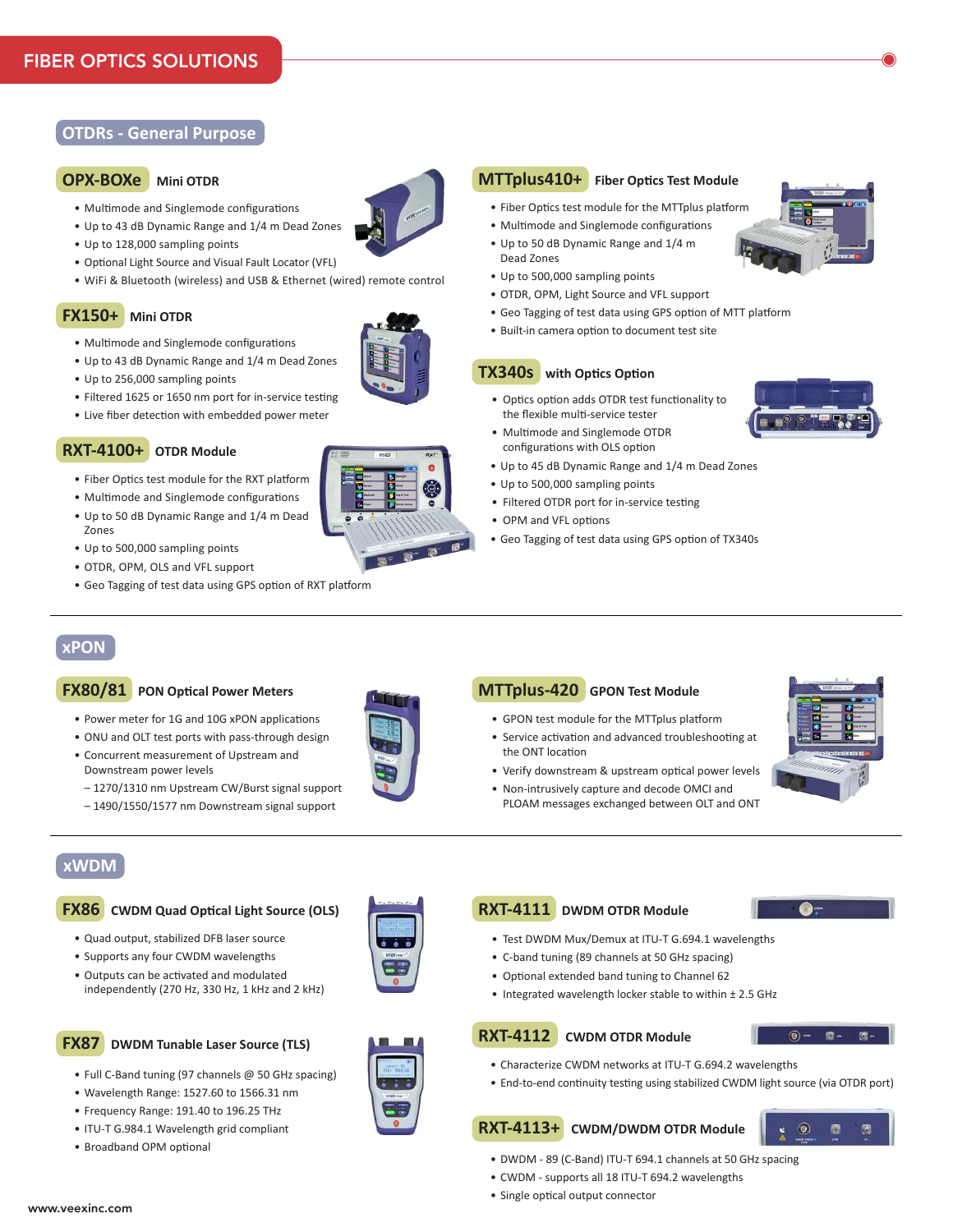# **OSA OCC**

#### **FX180 Mini Optical Spectrum Analyzer**

- CWDM or DWDM configurations
- Precise Wavelength, Level and OSNR measurement
- Measures up to 96 channels  $@$  50 GHz
- Table/Spectrum View, Channel Drift Analysis
- Sweep time < 5 seconds



- **FX180X Optical Channel Checker**
	- CWDM or DWDM configurations

wavelength Pass/Fail

- Bar graph display of ITU-T channels measured
- Adjustable signal threshold with color coding
- Precise Level and Wavelength measurement
- Table of detected ITU-T channels with



## **RXT with OSA Module**

Superior micro-optic design and MEMS tuning technology enables measurement of key optical parameters such as wavelength, channel power, and OSNR.



- S, C and C+L band wavelength ranges
- $\bullet$  Fast scanning full spectrum in < 5 s
- Simultaneous measurements up to 160 channels
- DWDM channel spacing down to 33 GHz\*
- Channel and Span power measurement
- \* *module dependent*
- High wavelength accuracy: ± 50 pm
- Continuous sweep with min/max hold
- • In-band OSNR measurement
- High dynamic range: > 50 dB
- OSNR measurement: > 35 dB

### **Remote Fiber Test System (RFTS) / Optical Switches**

The Remote Fiber Test System (RFTS) comprises the RTU-4000 platform with the RTU-4100 OTDR optical test module. A modular architecture and a wide range of test modules supports live or dark fiber testing in either point to point or FTTx networks. Advanced analysis algorithms along with state of the art OTDR technology ensures fiber faults or anomalies can be detected quickly and accurately for troubleshooting and restoration purposes, improving workflow and reducing Mean Time to Repair (MTTR).

#### **RTU-4000 Modular Platform**

- Small 1U, 19" rackmount profile and construction
- Compatible with VeEX's OXA-4000 and OX4000 optical switches
- Supports RTU-4100 OTDR module
- Connectivity via 10/100 Base-T Management interface



## **RTU-4100 Optical Test Module**

- • Up to 50 dB Dynamic Range
- Up to 500,000 sampling points with 3 cm resolution
- OTDR test port equipped with live fiber detection for monitoring P2P or PON networks
- • Built-in launch fiber to verify first connection to fiber under test

## **OX/OXA-4000 Optical Switches**

- 1x8, 1x16, 1x32 and 1x128 configurations
- Compact form factor
- Wide passband and low insertion loss
- Protocol and bit-rate independent
- Single mode fiber support
- Fast switching time, < 8 ms for adjacent channels
- OX4000 series
- Ethernet control via VeSion™
- Cascading of switches to achieve higher port count
- OXA4000 series
- RS232 control direct from RTU-4000
- Built-in FWDM option for in-service testing



# **OX-MPO Multi-fiber Optical Switch**

- 12-fiber optical switch for testing MPO/MTP® and ribbon fiber cables using VeEX OTDRs
- SC/APC input for OTDR connection
- Pinned MPO/APC output for MPO/MTP® cable under test



030303030303030303

**CONTROLLATION DED** 

® o